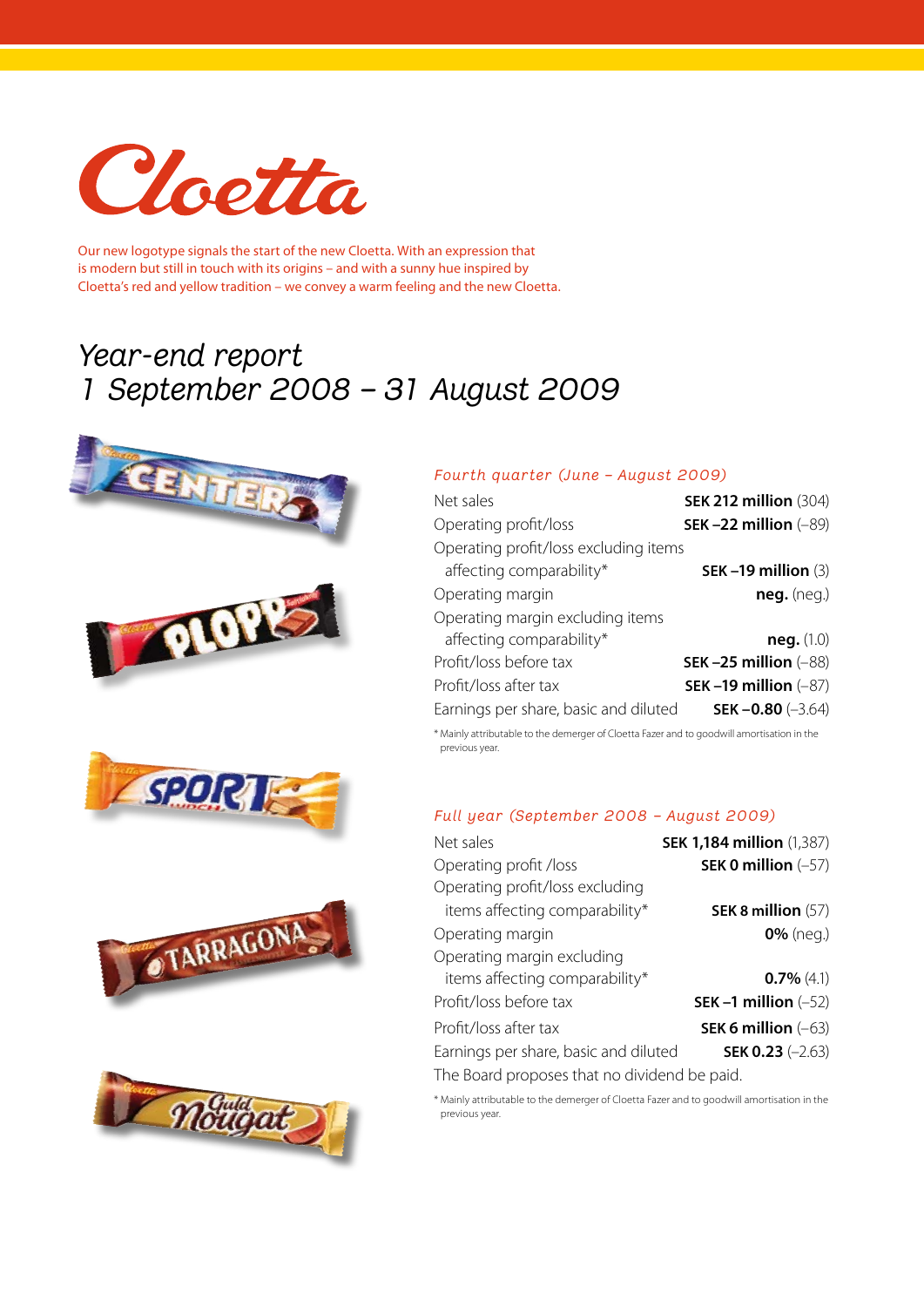## *Comments from the CEO*

*Operating profit for Cloetta's first year was somewhat higher than predicted in the previously issued fullyear forecast and amounted to SEK 8 million, including items affecting comparability. Sales of Cloetta's prioritised brands have risen by a total of 8% in value during the year.* 

Sales of Cloetta's products increased by more than 2% in the quarter and sales of the prioritised brands were up by 1%. Overall, sales of Cloetta's products rose by close to 6% during the financial year.

Thanks to this positive sales growth for Cloetta's products, full-year operating profit before restructuring charges reached SEK 8 million.

From an earnings standpoint Cloetta is still feeling the effects of escalating raw material costs and these have risen in recent months due to weakening of the Swedish krona during the year. A large share of the drop in profit is attributable to the lower SEK rate. The higher customer prices that were introduced in 2008 have not been sufficient to compensate for the rising cost trend. In addition to a need for ongoing efficiency improvements, additional price hikes were announced in the fourth quarter.

After an intensive first year that was largely marked by the demerger, we are now gathering our operation in Ljungsbro to further strengthen the synergistic interplay between our key functions. We are streamlining and clarifying our organisation and boosting efficiency based on two well coordinated areas of activity – supply chain and commercial operations (production/marketing/sales). In order to further enhance Cloetta's offering and create a more attractive brand portfolio over time, we are sharpening our focus on the most important brands and our ability to launch attractive new products to our customers and consumers. Bolstered by our unique history and portfolio of strong product brands, our goal now is establish a position among the Nordic region's leading confectionery companies.

## *Sales and profit,*

### September 2008 – August 2009 (full year)

The financial year runs from 1 September 2008 to 31 August 2009. The following comments present the comparative figures for the period from 1 September 2007 to 31 August 2008. The comparative information is based on monthly reporting to the Board of Directors and Executive Management of the former Cloetta Fazer (see also accounting policies on page 5).

Cloetta's business follows a seasonal cycle in which the first quarter of the year (leading up to Christmas) is the strongest from a sales and earnings perspective. To a large extent, the company's full year profit is therefore dependent on sales during this period. The Easter holiday, which is the second peak season in the confectionery market, falls in Cloetta's third quarter but affects sales in both the second and third quarters to a varying degree from year to year since Easter can fall in either March or April. Cloetta's fourth quarter is the weakest of the year in relative terms, as consumption of confectionery is normally lower during the summer months.

Net sales fell by 14.6% to SEK 1,184 million (1,387). This figure includes sales of SEK 52 million (52) in Karamellpojkarna, which was acquired on 1 October 2007.

As a result the demerger of Cloetta Fazer, Cloetta was licensed to sell Fazer's products on the Swedish, Norwegian and Danish markets during the period from 1 September to 31 December 2008. During the period from September 2008 to August 2009, sales of Fazer products amounted to SEK 217 million (536). In the previous year, sales of these products were included for the entire period. Excluding the sale of Fazer products, Cloetta's sales amounted to SEK 967 million (851). Net sales for the period include the sale of the remaining inventory of Fazer products at 31 December to Fazer Confectionery for a value of SEK 17 million. Excluding this item and Cloetta's sales of products manufactured on contract to Fazer Confectionery, sales of Cloetta's own products rose by 5.9% compared to the same period of last year.

Sales of Cloetta's ten prioritised brands were up by 8% compared to the prior year. Cloetta's prioritised brands are Kexchoklad, Center, Plopp, Polly, Tarragona, Guldnougat, Bridge, Juleskum, Sportlunch and Extra Starka.

Gross profit for the period from 1 September 2008 to 31 August 2009 was SEK 336 million (399). Gross margin for the same period was 28.4%,

compared to 29.0% the year before. Restructuring charges with an effect on gross profit amounted to SEK 7 million (13). Gross margin excluding these items was 29.0%, compared to 29.7% in the prior year.

Price levels for several of Cloetta's most important raw materials have climbed sharply in the past year. To compensate for this, Cloetta raised its customer prices and implemented efficiency enhancement measures earlier in the year. However, these steps have not been sufficient, which has led to a drop in both gross margin and gross profit compared to the previous year. The higher raw material prices have had the greatest impact on chocolate products, but have also affected the sugar confectionery segment to a certain extent. Furthermore, Cloetta has been negatively affected by weakening of the Swedish krona, for which reason additional price hikes have been announced in the fourth quarter and ongoing efficiency improvements are necessary.

Selling and administrative expenses decreased by SEK 97 million to SEK 365 million (462), of which SEK 44 million (11) consists of restructuring charges. The year-earlier period was charged with goodwill amortisation of SEK 90 million. Excluding restructuring charges and goodwill amortisation, selling and administrative expenses fell by SEK 40 million as a result of the demerger.

Operating profit amounted to SEK 0 million (–57) and operating margin was 0% (neg.).

Operating profit included restructuring charges of SEK 51 million. In the first quarter, operating profit was burdened with restructuring charges of SEK 38 million arising mainly from a reduced staffing need in marketing, customer support, sales and administration following the demerger of Cloetta Fazer. This redundancy is mainly connected to Cloetta's discontinued sales of Fazer products as of 1 January 2009. Operating profit for the third quarter included additional restructuring charges of SEK 10 million that are related to the demerger (e.g. consulting fees), finished goods inventories in Norrköping and redundancies at the factory in Alingsås. As announced in earlier interim reports, further restructuring charges of SEK 3 million are included in operating profit for the fourth quarter. These charges are mainly related to the need, after the demerger, to replace the Cloetta Fazer identity with Cloetta on printed matter, merchandising materials and product packaging (see also table on page 8 for comparative information).

In connection with the demerger of the Cloetta Fazer Group, it was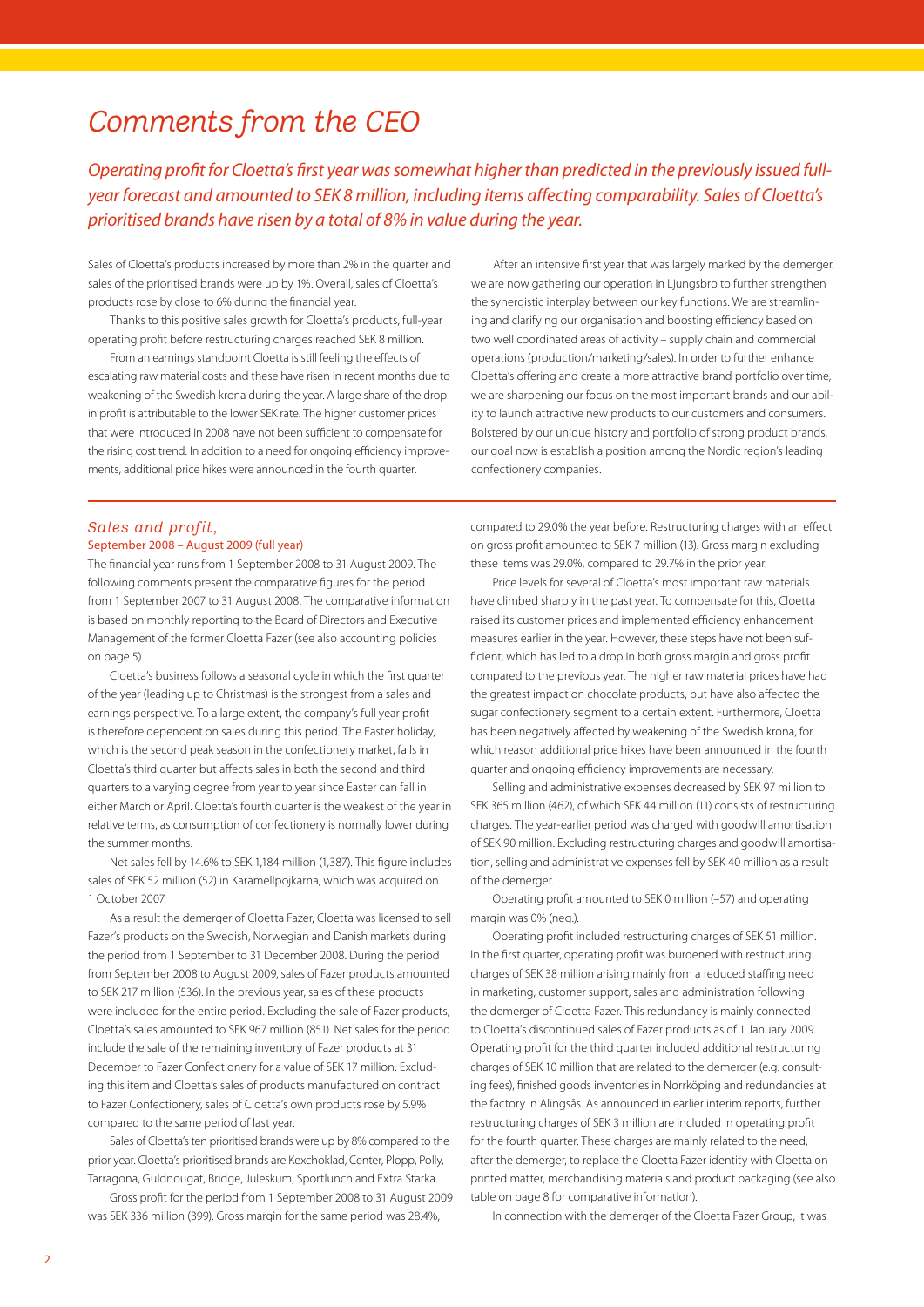agreed that Fazer would pay compensation of SEK 28 million for restructuring charges arising in Cloetta. Net restructuring charges for the period from September to August thus amounted to SEK 23 million. Operating profit has also been positively affected by compensation of SEK 6 million from Fazer Confectionery in respect of forward exchange contracts and one-time income of SEK 9 million on the reversal of a purchase price provision for the acquisition of Karamellpojkarna, where Cloetta's current assessment is that no additional purchase consideration will be payable. Profit for the prior year included items affecting comparability of SEK –114 million, of which SEK 24 million is attributable to costs for workforce reductions (see also table on page 8), and goodwill amortisation of SEK 90 million.

Operating profit excluding all items affecting comparability amounted to SEK 8 million, compared to SEK 57 million the year before. Operating margin excluding items affecting comparability was 0.7% (4.1).

As previously announced, Cloetta's net sales have decreased by 40%, excluding contract sales of Fazer products, as a result of the demerger. In the short term, it has not been possible to cut costs in an amount equal to the decrease in sales. The year's drop in profit is therefore a result of the lower sales volume that Cloetta has handled since year-end 2008 and has not been able to fully offset. In addition, Cloetta's compensation for the sale of Fazer products during the period from September to December 2008 was lower than revenue from these sales in the year-earlier period when they were part of Cloetta Fazer's brand portfolio, which together with increased raw material costs has impacted gross margin. Operating profit for the period was negatively affected by foreign exchange losses of SEK 14 million, compared to a foreign exchange gain of SEK 6 million in the year-earlier period. The year's negative foreign exchange effect is a consequence of a weakening Swedish krona during the financial year together with the currency hedge portfolio that was taken over in connection with the demerger.

During the period from 1 September to 31 December 2008, Cloetta was responsible for sales of Fazer's products on the Swedish, Norwegian and Danish markets. Of Cloetta's operating profit excluding items affecting comparability of SEK 8 million for the period from 1 September 2008 to 31 August 2009, SEK 4 million is attributable to these licensed sales (linked to an agreement between Cloetta and Fazer in connection with the demerger regarding Cloetta's compensation for handling sales of Fazer products during September-December 2008). The amount of compensation under the sales agreement was finalised in February 2009. The remaining operating profit of SEK 4 million refers to Cloetta's own sales. Operating margin, based on operating profit before items affecting comparability, was 2.0% on the licensed sales of Fazer products and 0.4% on Cloetta's own sales (see also table on page 7).

Profit before tax was SEK –1 million (–52). Net financial items totalled SEK –1 million, compared to SEK 5 million the year before. Profit after tax was SEK 6 million (–63), equal to basic and diluted earnings per share of SEK 0.23 (–2.63). The period's income tax expense was SEK 7 million (–11). Starting in 2009 the corporate tax in Sweden has been reduced from 28% to 26.3%. The lower tax rate has been applied in calculation of deferred tax on untaxed reserves, and has reduced the period's income tax expense by approximately SEK 7 million. Income arising from the reversal of previously expensed provisions for additional purchase prices is tax-exempt.

## *Sales and profit,* June 2009 – August 2009 (Quarter 4)

The following comments present the comparative figures for the period from 1 June 2008 to 31 August 2008. The comparative information is based on monthly reporting to the Board of Directors and Executive

Management of the former Cloetta Fazer (see also accounting policies on page 5).

Net sales for the quarter declined to SEK 212 million (304).

In 2008, sales of Fazer's products were included in an amount of SEK 115 million for the fourth quarter. Excluding the sale of Fazer products in the previous year, Cloetta's own sales amounted to SEK 212 million (189). Also excluding Cloetta's sales of products manufactured on contract to Fazer Confectionery, sales of Cloetta's own products rose by 2.3% compared to the same period of last year.

Sales of Cloetta's prioritised brands grew by 1% during the period. As communicated in the reports for previous quarters, provisions of SEK 3 million were made during the fourth quarter for additional restructuring charges. These charges are mainly related to the need, following the demerger, to replace the Cloetta Fazer corporate identity with Cloetta on printed matter, merchandising materials and product packaging.

Gross profit for the period was SEK 53 million (83) equal to a gross margin of 25.0% (27.3). The decreased gross margin is mainly a result of low capacity utilisation in production during the summer months and a changed product mix during the period.

Selling and administrative expenses totalled SEK 70 million (178), of which SEK 3 million (2) consists of restructuring charges. The comparison period includes goodwill amortisation of SEK 90 million. Excluding these items affecting comparability, selling and administrative expenses fell by SEK 19 million, a decrease resulting from the demerger.

Operating profit was SEK –22 million (–89), with a negative operating margin (neg.). Excluding all items affecting comparability, operating profit was SEK –19 million (3). Operating margin excluding items affecting comparability was negative (1.0).Operating profit was also negatively affected by foreign exchange losses of SEK 5 million, compared to a foreign exchange gain of SEK 6 million in the year-earlier period. Foreign exchange gains/losses are reported together with other operating income and expenses.

During the quarter, Cloetta decided to gather its operation in Ljungsbro to further strengthen the synergistic interplay between its key functions. functions. As a result, the Stockholm office will be closed and the resulting costs have been recognised in the period.

## *Financing and liquidity*

Cash and cash equivalents and short-term investments at 31 August 2009 amounted to SEK 277 million (279).

Cloetta's working capital requirement is exposed to seasonal variations, partly due to a build-up of inventories in preparation for increased sales during the Christmas holiday. This means that the working capital requirement is normally highest during the autumn, i.e. in the first quarter, and lowest at the end of the financial year, i.e. in the second quarter.

Cash flow from operating activities for the period from 1 September 2008 to 31 August 2009 was SEK 127 million (25). Net cash of SEK 111 million (97) was utilised for investments in property, plant and equipment. Dividends of SEK 4 (–) were paid to the former parent company Cloetta Fazer AB and refer to settlement of Cloetta's net cash according to an agreement signed in connection with the demerger of Cloetta Fazer. In addition, an issue of convertible notes to the employees had a positive effect of SEK 30 million on cash flow (see section on the Parent Company on page 4). Interest-bearing assets exceeded interest-bearing liabilities by a net amount (i.e. a net receivable) of SEK 183 million (171). The net receivable thus increased by SEK 12 million during the period. The equity/assets ratio was 63.9% (60.9).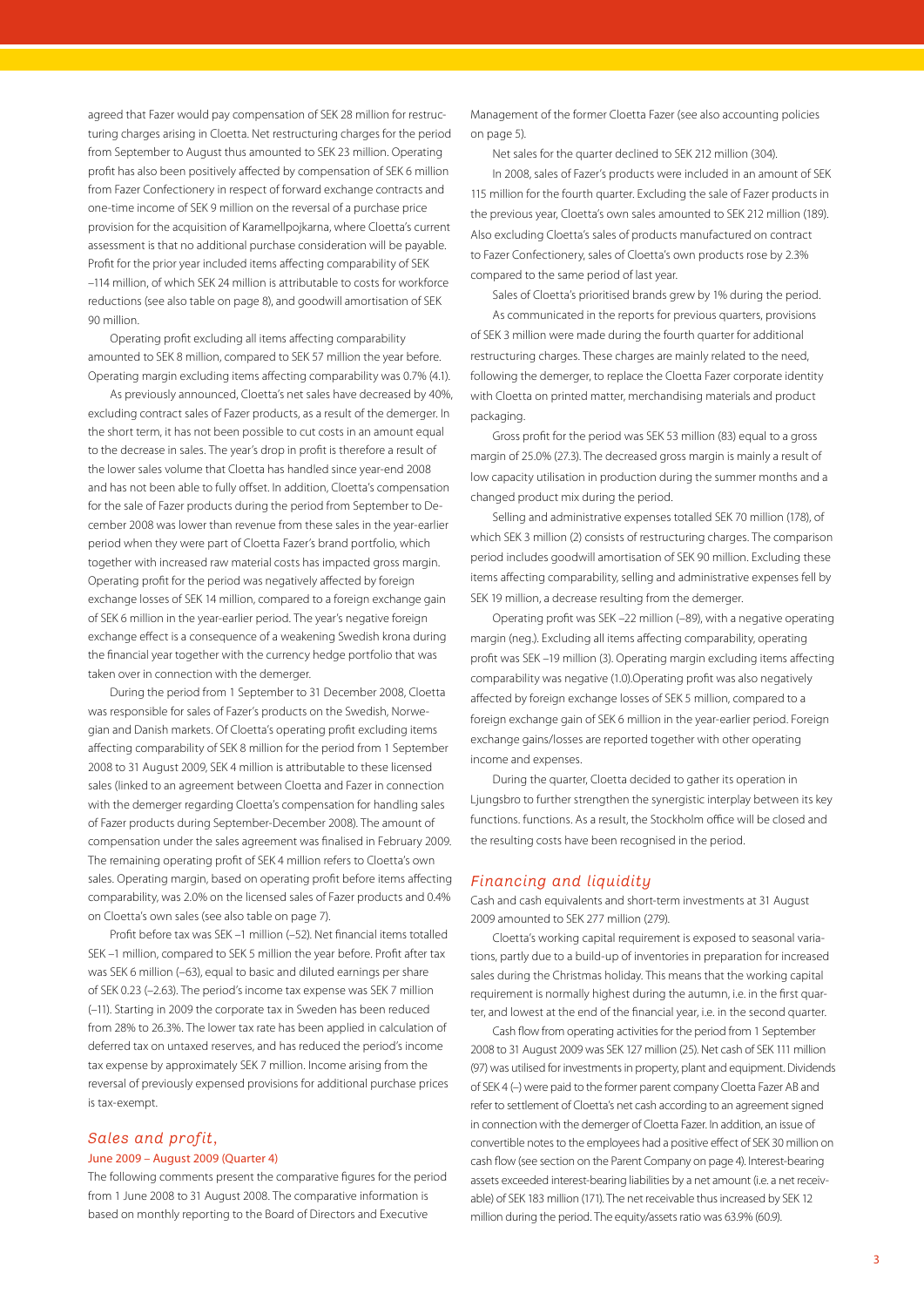## *Capital expenditure*

Gross expenditure on property plant and equipment during the period from September 2008 to August 2009 totalled SEK 111 million (97), and included both capacity and replacement investments in the existing production lines. Depreciation amounted to SEK 46 million (45).

## *Employees*

The average number of employees during the period from 1 September 2008 to 31 August 2009 was 464 (512), where the decrease refers mainly to employees who were offered employment in Fazer's Swedish sales company in connection with the demerger and staff reductions in response to redundancies arising when Cloetta discontinued sales of Fazer's products. The workforce reductions carried out at the factory in Alingsås have not yet affected the average number of employees.

#### *Parent Company*

Cloetta AB's primary activities include head office functions such as group-wide management and administration.

Net sales in the Parent Company for the full year reached SEK 39 million (–) and referred mainly to intra-group services and rents. Operating profit was SEK –3 (–1), of which SEK 5 million consisted of restructuring charges in connection with the demerger. Net financial items totalled SEK 79 million (–), of which SEK 80 million refers to dividends from the subsidiary Cloetta Sverige AB that were paid in connection with the demerger of Cloetta Fazer. Profit before tax was SEK 76 million (–1). Cash and cash equivalents and short-term investments amounted to SEK 56 million (–). A previously expensed purchase price provision of SEK 9 million for the acquisition of Karamellpojkarna is no longer expected to be payable and has been reversed, at the same time that the value of shares in subsidiaries has been reduced by a corresponding amount.

Pursuant to the agreement between Oy Karl Fazer Ab and AB Malfors Promotor for the demerger of the Cloetta Fazer Group (Separation Agreement), Cloetta's net receivable at 31 August 2008 was set at SEK 200 million less certain adjustments (see also the listing prospectus for Cloetta AB that was published in preparation for the move to NASDAQ OMX Stockholm, Nordic List). The resulting difference of SEK 4 million was settled as a dividend from Cloetta to the former Cloetta Fazer AB (publ), as approved by Cloetta's AGM on 5 November 2008.

In accordance with the previously announced resolution passed by the extraordinary general meeting of Cloetta on 20 March 2009, the employees in Cloetta were offered the opportunity to subscribe for convertible notes in Cloetta during the period from 27 March to 8 April 2009. Pursuant to the offer, a total of 155 employees have subscribed for convertible notes with an aggregate principal amount of more than SEK 39.5 million. In view of the maximum permitted capital dilution of 4% and with consideration to the established conversion rate of SEK 30.40, the convertible debenture loan may amount to not more than SEK 30.5 million. The employee convertible note offer was thus oversubscribed. The convertible notes run from 14 May 2009 until 30 March 2012 and will bear interest at a rate equal to STIBOR plus 2.5 percentage points. The convertible notes can be converted to class B share in Cloetta during the period from 25 February 2011 to 25 February 2012 at a conversion rate of SEK 30.40.

### *The Cloetta share*

On 18 November 2008 Cloetta applied for listing of the company's class B shares on NASDAQ OMX Stockholm, Nordic List. After reviewing the application on 26 November 2008, the stock exchange's listing committee found that no listing would be possible until Cloetta had published an

interim report for the period from 1 September to 30 November 2008, after which a final decision could be made regarding a listing on NASDAQ OMX Stockholm, Nordic List. In view of the listing committee's decision, Cloetta was traded on NASDAQ OMX First North during a transitional period, with E. Öhman J:or Fondkommission AB as Certified Adviser. Trading of Cloetta's class B share commenced on 8 December 2008.

On 4 February 2009, the listing committee approved the class B share of Cloetta AB (publ) for trading on NASDAQ OMX Stockholm, Nordic List, after which trading of the class B share of Cloetta AB (publ) commenced on NASDAQ OMX Stockholm, Nordic List, on 16 February 2009. The share is traded under the ticker symbol CLA B with ISIN code SE0002626861. A round lot consists of one (1) share.

During the period from 8 December 2008 to 31 August 2009, 3,295,161 shares were traded. The highest quoted bid price for the Cloetta share was SEK 36.80 and the lowest was SEK 15.50. When the share began trading on NASDAQ OMX First North on 8 December 2008, the share was quoted at SEK 15.50. When trading commenced on NASDAQ OMX Stockholm, Nordic List, on 16 February 2009, the share was quoted at SEK 33.30. A listing prospectus for Cloetta AB (publ) published in preparation for the move to NASDAQ OMX Stockholm, Nordic List, is available on the company's website www.cloetta.se.

#### *Shareholders*

After the distribution of the shares in Cloetta, the ownership structure has changed significantly due to Fazer's use of class B shares in Cloetta as consideration in the public tender offer made by Fazer to the shareholders in Fazer Konfektyr Service AB (former Cloetta Fazer AB). Fazer Konfektyr Service AB (publ) conducts, directly or indirectly, the Fazerrelated operations previously conducted within the Cloetta Fazer Group. After the changes in ownership, AB Malfors Promotor is the principal shareholder in Cloetta AB (publ). At 31 August 2009, Cloetta AB had 3,866 shareholders. The principal shareholder Malfors Promotor held 70.6% of the votes and 44.8% of the share capital. Other institutional investors held 17.5% of the votes and 32.8% of the share capital.

As a consequence of the Swedish Securities Council's statement AMN 2008:18, Malfors Holding, a wholly owned subsidiary of AB Malfors Promotor, made an offer to the former shareholders on 19 March 2009. The offer was open to those shareholders who previously accepted the public offer from Oy Karl Fazer Ab ("Fazer") to the shareholders in Cloetta to acquire class B shares in Cloetta from Malfors Holding in proportion to the number of shares in Cloetta Fazer tendered by each shareholder under Oy Karl Fazer Ab's public offer. The offer included a total of 756,321 shares and the price per share was SEK 37.71. The offer was the result of a previous agreement between AB Malfors Promotor and Oy Karl Fazer Ab, and was carried out in accordance with the Swedish Securities Council's statement AMN 2008:18 in order to ensure equal treatment of the previous shareholders in Cloetta Fazer. After the end of the application period on 8 April 2009, 78 shareholders had applied to acquire a total of 1,324 class B shares in Cloetta within the framework of the offer.

### *The Board's proposed dividend*

The Board proposes that no dividend be paid.

### *Future outlook*

As a result of the demerger Cloetta's net sales will decrease by approximately 40% compared to the previous year, excluding the sale of Fazer products manufactured on a contract basis. Due to the resulting decrease in scale economies, Cloetta's assessment for the short term is that it will not be possible to reduce expenses to an extent equal to the drop in net sales.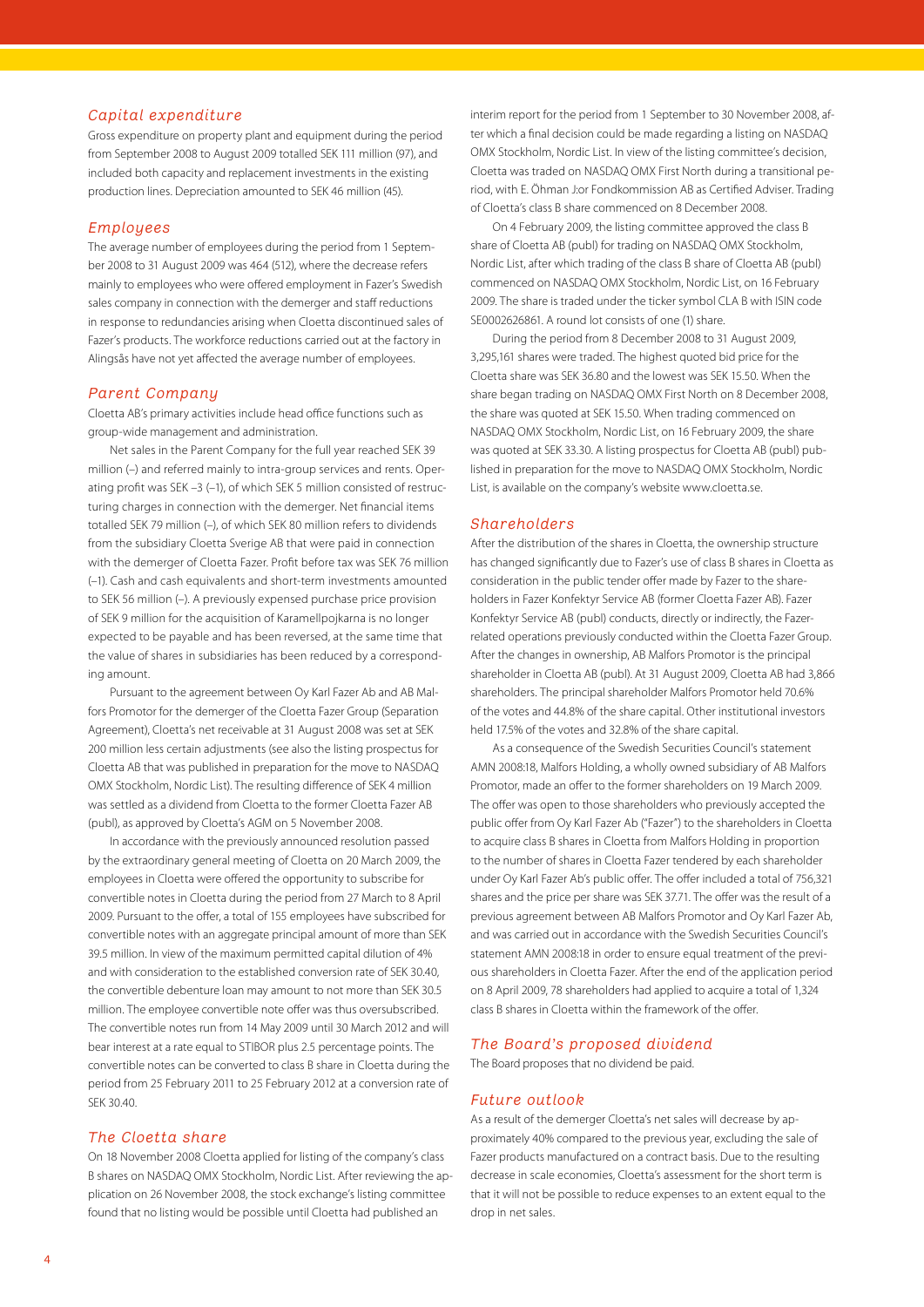Cloetta's assessment ahead of the listing prospectus was that these reduced scale economies would cause operating margin to fall below 1.8% in the pro forma accounts for the period from 1 September 2007 to 31 August 2008 during a transitional period of four to six quarters after Cloetta's listing on NASDAQ OMX First North on 8 December 2008. The pro forma accounts are based on the exchange rates in force between 1 September 2007 and 31 August 2008. In the interim report for the third quarter, Cloetta predicted that operating profit before restructuring charges for the financial year from 1 September 2008 to 31 August 2009 would be close to zero. Mainly owing to positive growth for Cloetta's products during the first financial year, operating profit before restructuring charges for the full year amounted to SEK 8 million.

In order to further enhance Cloetta's offering and create a more attractive brand portfolio over time, we are sharpening our focus on the most important brands and our ability to launch attractive new products to our customers and consumers.

### *Subsequent events*

In September, Cloetta announced that it had entered into a partnership with SIA Glass. At the beginning of 2010, a number of new ice cream products will be launched with flavours and consistencies based on well known Cloetta products.

Otherwise, no significant events with a potential effect on the company's operations have taken place after the end of the reporting period.

#### *Other*

### Demerger of Cloetta Fazer

On 15 June 2008 AB Malfors Promotor and Oy Karl Fazer Ab announced a decision for the demerger of the Cloetta Fazer Group. At the Extraordinary General Meeting on 25 July 2008 the shareholders in Cloetta Fazer AB passed a decision in principle to approve the demerger, which resulted in the formation of the two freestanding companies Fazer Confectionery, a division of the Fazer Group, and Cloetta.

The Cloetta Group, whose parent company is Cloetta AB, was formed in July–August and at 31 August 2008 was a sub-group of Cloetta Fazer AB. On 25 November 2008 the AGM of Cloetta Fazer AB, which has changed name to Fazer Konfektyr Service AB (publ), passed a formal resolution on the distribution of the shares in Cloetta AB.

For more information, see the listing prospectus for Cloetta AB (publ) that was published in preparation for the move to NASDAQ OMX Stockholm, Nordic List, in which Cloetta's operations are presented in more detail. The principal shareholder in Cloetta AB is AB Malfors Promotor. Among other things, the prospectus contains Cloetta's vision, goals and strategies. The demerger has now been completed and all transactions between Fazer Confectionery and Cloetta have been settled.

#### Changed financial year

The Extraordinary General Meeting of Cloetta Fazer on 25 July 2008 adopted an amendment to the Articles of Association entailing a change in the company's financial year from the calendar year to a broken financial year from 1 September to 31 August. A corresponding resolution to change Cloetta's financial year was passed on 25 August 2008. Abbreviated annual financial statements for Cloetta, covering the period from January to August 2008, were adopted by the Extraordinary General Meeting on 5 November 2008.

This year-end report covers the period from 1 September 2008 to 31 August 2009. During the period from 1 September to 30 November 2008, quarter 1, Cloetta was a sub-group of Cloetta Fazer AB (name changed to Fazer Konfektyr Service AB).

## *Operating and financial risks in the Group and Parent Company*

Through its operations, the Cloetta Group is exposed to both operating and financial risks. The operating risks are managed by the operating units and the financial risks by the central finance function.

The Group's manufacturing costs account for approximately 55% of total costs. Of total manufacturing costs, raw materials and packaging make up approximately 60%. The most significant raw materials in terms of value are cocoa, sugar and milk products. Compared to the previous year, prices for the majority of raw materials have risen sharply. Price development for raw materials is monitored and analysed continuously.

The Group's financial risks consist primarily of currency risk, interest rate risk and credit risk. Cash and cash equivalents and short-term investments at 31 Aug 2009 totalled SEK 277 million. The Group's investment strategies are based on the guidelines set out in the Board's finance policy. With regard to the Group's currency hedging (excluding hedged project flows), 57% of forecasted net flows at 31 Aug 2009 were hedged for a period of 9 months forward, which is in line with the Group's currency hedging policy.

In connection with acquisitions, a risk assessment of the acquired unit is carried out as part of the due diligence process preceding the transaction.

Because the Parent Company's operations consist mainly of groupwide management and administration, its risks are limited to interest rate and liquidity risk.

For more information about risk management, see the related sections of the listing prospectus for Cloetta AB (publ) that was published prior to move to NASDAQ OMX Stockholm, Nordic List. No significant changes have taken place compared to the information provided in the listing prospectus.

## *Accounting policies and other disclosures* General

The consolidated year-end report is presented in accordance with IAS 34 Interim Financial Reporting and in compliance with the relevant provisions in the Swedish Companies Act and the Swedish Securities Market Act. The same accounting and valuations methods have been applied as in the most recent annual report.

The year-end report for the Parent Company has been prepared in accordance with the Swedish Companies Act and the Swedish Securities Market Act, which are consistent with the provisions in recommendation RFR 2.1 Accounting for Legal Entities. The same accounting and valuation methods have been applied as in the most recent annual report. The estimates and assumptions applied by the board and management in preparation of the financial statements are evaluated on a regular basis.

The primary basis for segmentation of the Group's operations consists of geographical segments. Operations are carried out in only one business segment, consisting of manufacturing and sales of confectionery. Of the geographical segments, Sweden is by far the largest market for Cloetta and the other geographical segments do not differ from those in Sweden in terms of risks and opportunities for Cloetta, nor do the risks and opportunities differ between sugar confectionery and chocolate. Consequently, no reporting by segment is provided in the financial reports.

The comparative financial information presented in this interim report is stated according to the principles for predecessor accounting. This means that all of the companies transferred to Cloetta from Cloetta Fazer during 2008 are reported with combined comparatives from the transferred companies based on the consolidated values at which they were reported in the Cloetta Fazer Group. Karamellpojkarna is included as of 1 October 2007 when the company was acquired by Cloetta Fazer. Be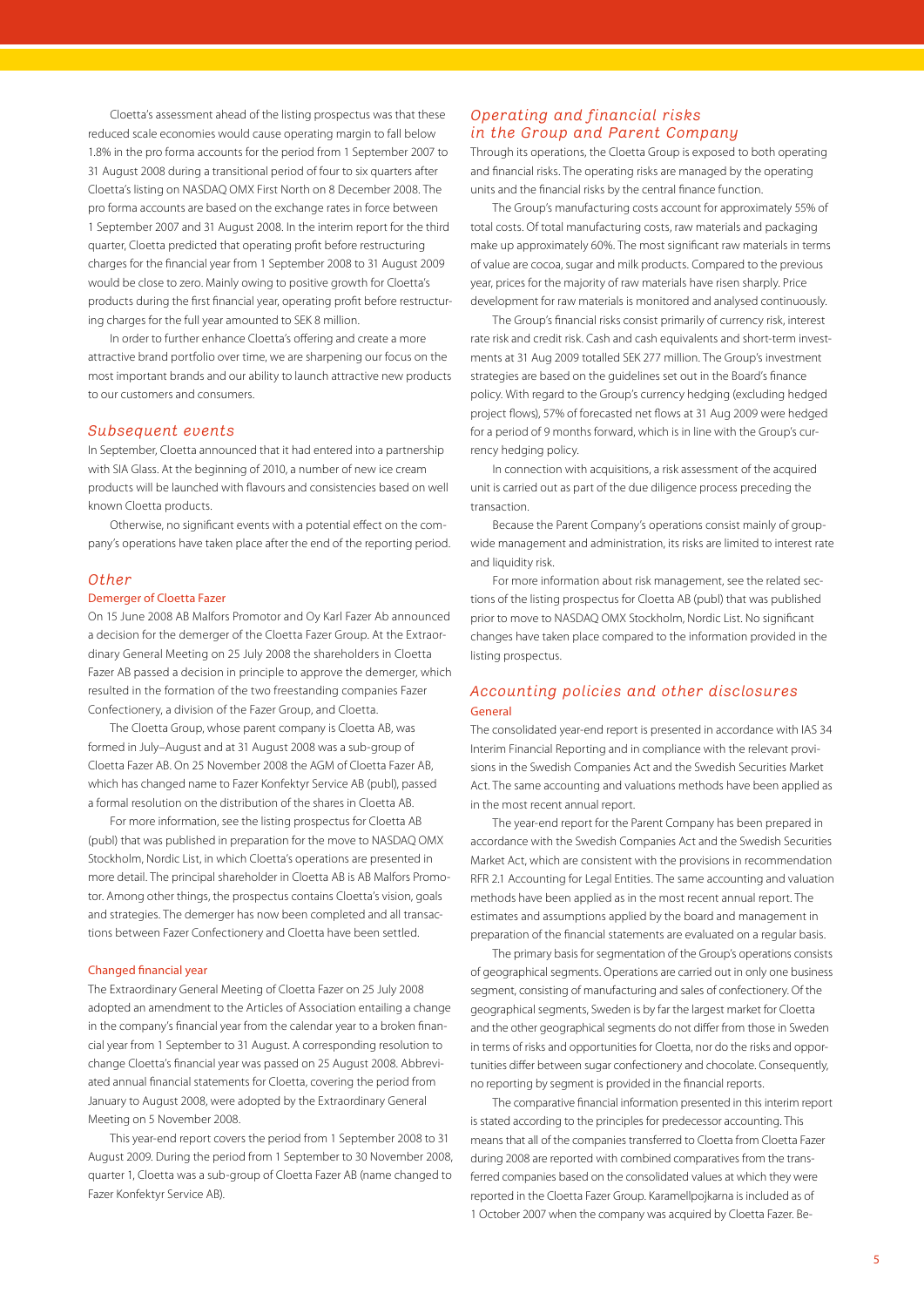cause the group formation refers to companies under the same controlling influence, the rules in IFRS 3, Business Combinations, are not applicable.

## *Related party transactions*

The definition of related party transactions changed in connection with Cloetta's separation from the Fazer group. Following the demerger, Cloetta AB is an independent and autonomous company. Its principal shareholder is AB Malfors Promotor and any buying and selling of goods and services between Cloetta and the principal shareholder are regarded as related party transactions. No such transactions took place during the period under review.

Sales of goods to companies in the Cloetta Fazer Group (which was considered a related party to Cloetta during the period from September to November 2008) accounted for 4.0% (3.5) of total sales in the first quarter. Of other operating income for the same period, 0% (0) referred to services sold to related parties. Purchases from related parties for the

same period amounted to SEK 106 million (89). Buying and selling of goods and services between closely related companies has been carried out at market-based prices.

## *Annual General Meeting*

The Annual General Meeting will be held at 2:00 p.m. on Friday, 18 December 2009, at Collegium in Linköping. The notice to attend the Annual General Meeting will be sent in mid-November 2009 and will contain a presentation of the Board's proposed appropriation of earnings and other proposals.

## *Annual report*

The annual report for the financial year will be posted on Cloetta's website www.cloetta.com by the week beginning 23 November at the latest. The printed annual report will be available at Cloetta's head office in Ljungsbro no later than 30 November 2009.

Ljungsbro, 16 October 2009 Cloetta AB (publ)

> Olof Svenfelt Board Chairman

Lennart Bohlin Johan Hjertonsson Board member Board member

Ulrika Stuart Hamilton **Mikael Svenfelt** Meg Tivéus Meg Tivéus Board member Board member Board member

Lena Grönedal Birgitta Hillman

Employee representative Employee representative

Curt Petri Managing Director and CEO

The information in this report has not been reviewed by the company's auditors.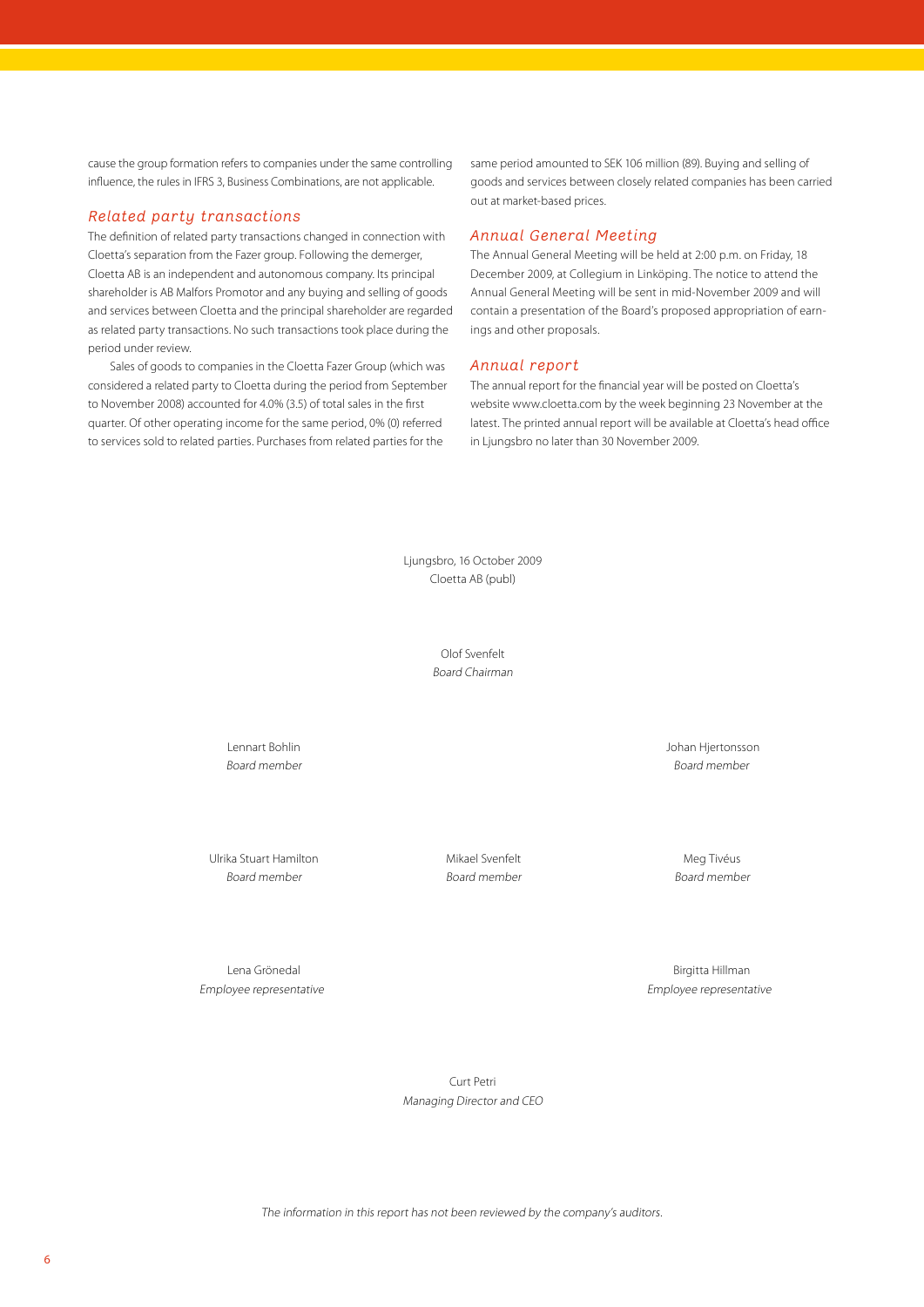# *Summary consolidated profit and loss accounts*

|                                             |                 | Fourth quarter  |                        | <b>Full year</b>       | 2008            |
|---------------------------------------------|-----------------|-----------------|------------------------|------------------------|-----------------|
| <b>SEK M</b>                                | 2009<br>Jun-Aug | 2008<br>Jun-Aug | Sept 2008-<br>Aug 2009 | Sept 2007-<br>Aug 2008 | 2008<br>Jan-Aug |
| Net sales                                   | 212             | 304             | 1,184                  | 1,387                  | 838             |
| Cost of goods sold                          | $-159$          | $-221$          | $-848$                 | $-988$                 | $-598$          |
| Gross profit                                | 53              | 83              | 336                    | 399                    | 240             |
| Other operating income                      | 0               | 6               | 37                     | 6                      | 6               |
| Selling and administrative expenses         | $-70$           | $-178$          | $-365$                 | $-462$                 | $-330$          |
| Other operating expenses                    | $-5$            | 0               | -8                     | 0                      | 0               |
| <b>Operating profit/loss</b>                | $-22$           | $-89$           | 0                      | $-57$                  | $-84$           |
| <b>Financial items</b>                      | $-3$            | 1               | $-1$                   | 5                      | 3               |
| Profit/loss before tax                      | $-25$           | $-88$           | $-1$                   | $-52$                  | $-81$           |
| Income tax expense                          | 6               | 1               | 7                      | $-11$                  | $-4$            |
| Profit/loss for the period                  | $-19$           | $-87$           | 6                      | $-63$                  | $-85$           |
| Profit/loss for the period attributable to: |                 |                 |                        |                        |                 |
| Equity holders of the Parent Company        | $-19$           | $-87$           | 6                      | $-63$                  | $-85$           |
| Earnings per share, basic and diluted       | $-0.80$         | $-3.64$         | 0.23                   | $-2.63$                | $-3.50$         |
| Number of shares at end of period 1)        | 24,119 196      | 24, 119, 196    | 24,119,196             | 24,119,196             | 24,119,196      |

<sup>1)</sup> Which also corresponds to the average number of shares during the period.

## *Breakdown between own sales and contract sales for Fazer1)*

|                                     | <b>Full year</b>     |                          |        |  |  |  |
|-------------------------------------|----------------------|--------------------------|--------|--|--|--|
| <b>SEK M</b>                        | Own sales<br>Cloetta | Contract sales<br>Fazer  | Total  |  |  |  |
| Net sales                           | 967                  | 217                      | 1,184  |  |  |  |
| Cost of goods sold                  | $-675$               | $-166$                   | $-841$ |  |  |  |
| Gross profit                        | 292                  | 51                       | 343    |  |  |  |
|                                     |                      |                          |        |  |  |  |
| Selling and administrative expenses | $-274$               | $-47$                    | $-321$ |  |  |  |
| Other operating income and expenses | $-14$                | $\overline{\phantom{m}}$ | $-14$  |  |  |  |
| Operating profit                    | 4                    | 4                        | 8      |  |  |  |
|                                     |                      |                          |        |  |  |  |
| Operating margin, %                 | 0.4                  | 2.0                      | 0.7    |  |  |  |

<sup>1)</sup> Excluding items affecting comparability (see "Comparative information").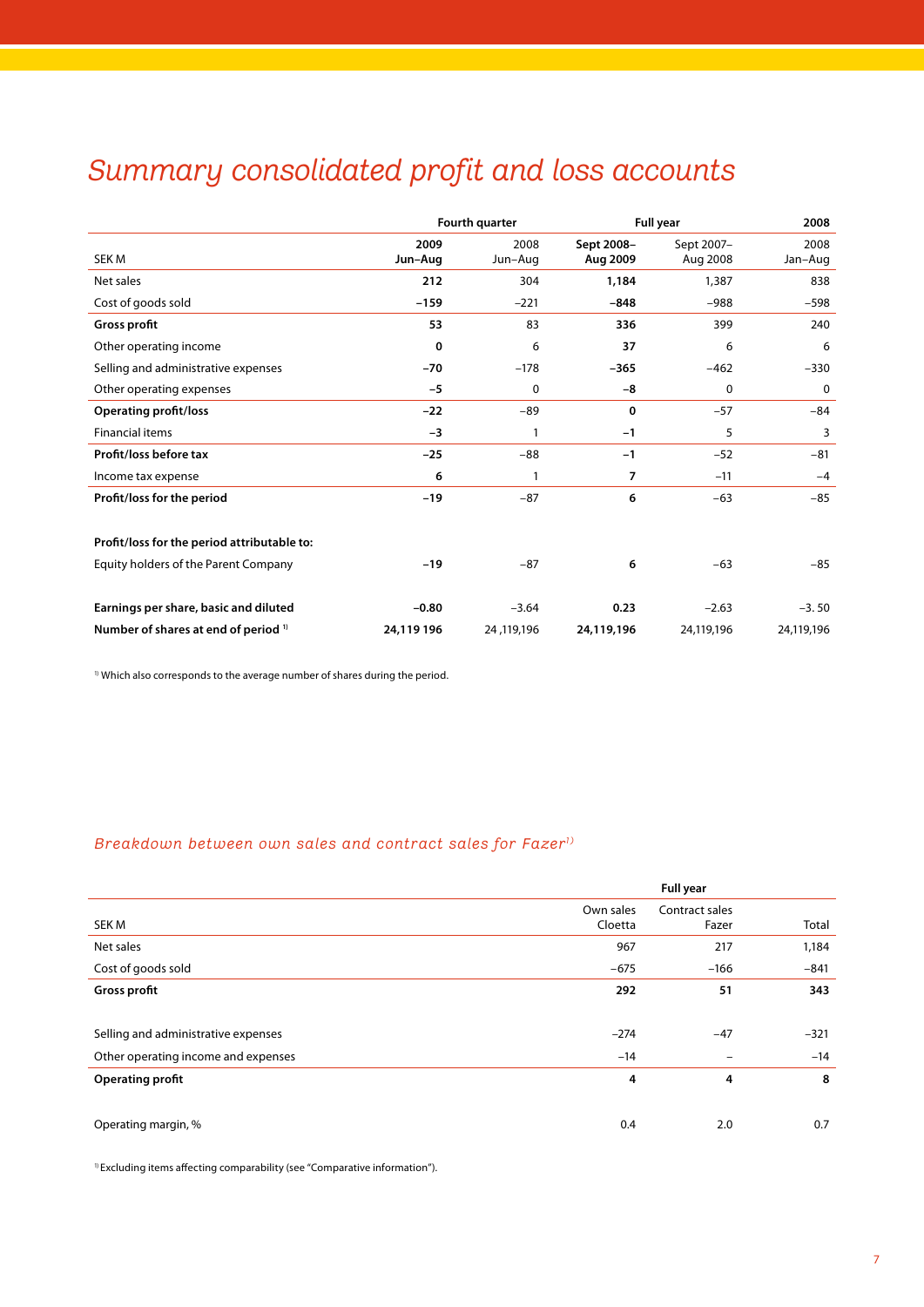## *Comparative information*

Significant items affecting comparability between years:

|                                                                                  |                          | Fourth quarter  |                        | <b>Full year</b>       | 2008            |
|----------------------------------------------------------------------------------|--------------------------|-----------------|------------------------|------------------------|-----------------|
| SEK M                                                                            | 2009<br>Jun-Aug          | 2008<br>Jun-Aug | Sept 2008-<br>Aug 2009 | Sept 2007-<br>Aug 2008 | 2008<br>Jan-Aug |
| Cost of goods sold                                                               |                          |                 |                        |                        |                 |
| Restructuring charges                                                            |                          |                 | $-7$                   | $-13$                  |                 |
| Total cost of goods sold                                                         |                          |                 | $-7$                   | $-13$                  |                 |
| Selling and administrative expenses                                              |                          |                 |                        |                        |                 |
| Goodwill impairment                                                              |                          | $-90$           |                        | $-90$                  | $-90$           |
| Restructuring charges                                                            | -3                       | $-2$            | -44                    | $-11$                  | $-2$            |
| Total selling and administrative expenses                                        | $-3$                     | $-92$           | $-44$                  | $-101$                 | $-92$           |
| Other operating income and expenses                                              |                          |                 |                        |                        |                 |
| Compensation received from Fazer<br>Confectionery for restructuring charges      |                          |                 | 28                     |                        |                 |
| Compensation received from Fazer<br>Confectionery for forward exchange contracts |                          |                 | 6                      |                        |                 |
| Reversal of provision for additional<br>purchase price                           | $\overline{\phantom{0}}$ |                 | 9                      |                        |                 |
| Total other operating income and expenses                                        |                          |                 | 43                     |                        |                 |
| Effect on operating profit/loss                                                  | $-3$                     | $-92$           | -8                     | $-114$                 | $-92$           |
| Income tax expense                                                               | 1                        |                 | 5                      | 6                      | 0               |
| Effect on profit/loss for the period                                             | $-2$                     | $-92$           | $-3$                   | $-108$                 | $-92$           |

# *Quarterly data*

|                                            | Q4              | Q <sub>3</sub>  | Q <sub>2</sub>        | Q1               | Q4              | Q <sub>3</sub>  | Q <sub>2</sub>        | Q1               |
|--------------------------------------------|-----------------|-----------------|-----------------------|------------------|-----------------|-----------------|-----------------------|------------------|
|                                            | 2009<br>Jun-Aug | 2009<br>Mar-May | Dec 2008-<br>Feb 2009 | 2008<br>Sept-Nov | 2008<br>Jun-Aug | 2008<br>Mar-May | Dec 2007-<br>Feb 2008 | 2007<br>Sept-Nov |
| Net sales, SEK M                           | 212             | 237             | 278                   | 457              | 304             | 305             | 332                   | 446              |
| Operating profit/loss, SEK M               | $-22$           | -8              | -8                    | 38               | $-89$           | 3               | $-9$                  | 38               |
| Operating margin, %                        | neg.            | neg.            | neg.                  | 8.3              | neg.            | 1.0             | neg.                  | 8.5              |
| Operating profit/loss, SEK M <sup>1)</sup> | $-19$           | 2               | $-8$                  | 33               | 3               | 3               | $-9$                  | 60               |
| Operating margin, $%$ <sup>1)</sup>        | neg.            | 0.8             | neg.                  | 7.2              | 1.0             | 1.0             | neg.                  | 13.5             |
| Earnings per share, SEK                    | $-0.80$         | $-0.32$         | $-0.18$               | 1.53             | $-3.64$         | 0.09            | $-0.18$               | 1.10             |

1) Excluding items affecting comparability.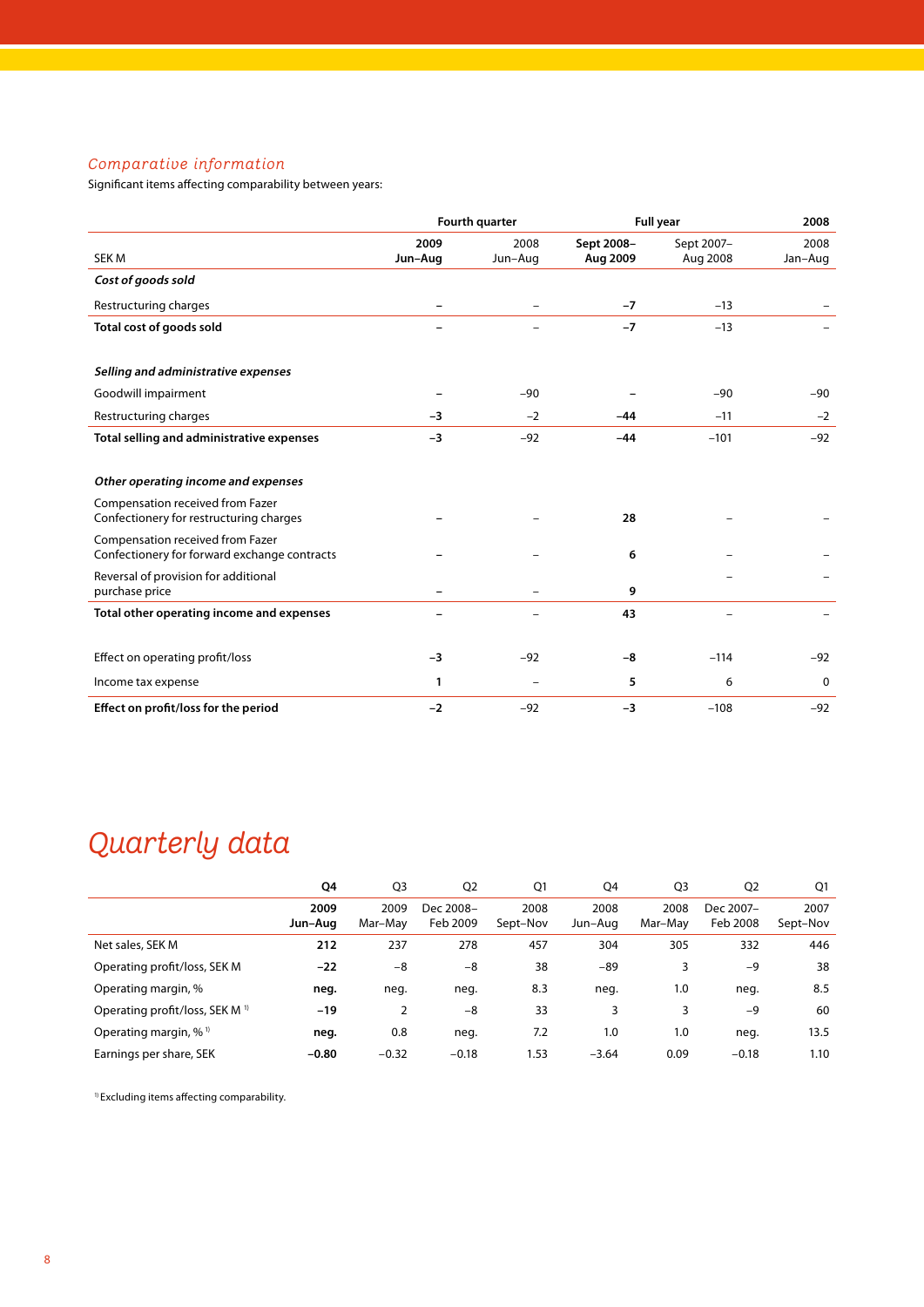# *Summary consolidated balance sheets*

|                                      | 2009           | 2008                     |
|--------------------------------------|----------------|--------------------------|
| <b>SEKM</b>                          | 31 Aug         | 31 Aug                   |
| <b>ASSETS</b>                        |                |                          |
| Non-current assets                   |                |                          |
| Intangible assets                    |                |                          |
| Goodwill                             | 91             | 91                       |
| Other intangible assets              | 52             | 53                       |
| Tangible assets                      | 461            | 397                      |
| <b>Financial assets</b>              | $\overline{2}$ | $\overline{4}$           |
| <b>Total non-current assets</b>      | 606            | 545                      |
| Current assets                       |                |                          |
| Inventories                          | 117            | 153                      |
| <b>Current receivables</b>           | 113            | 185                      |
| Short-term investments               | 21             | $\overline{\phantom{m}}$ |
| Cash and cash equivalents            | 256            | 279                      |
| <b>Total current assets</b>          | 507            | 617                      |
| <b>TOTAL ASSETS</b>                  | 1,113          | 1,162                    |
|                                      |                |                          |
| <b>EQUITY AND LIABILITIES</b>        |                |                          |
| Equity                               | 711            | 707                      |
| Non-current liabilities              |                |                          |
| Deferred tax liability               | 108            | 122                      |
| Other provisions                     | 73             | 76                       |
| Convertible debenture loan           | 26             |                          |
| <b>Total non-current liabilities</b> | 207            | 198                      |
| <b>Current liabilities</b>           | 195            | 257                      |
| TOTAL EQUITY AND LIABILITIES         | 1,113          | 1,162                    |
|                                      |                |                          |
| Pledged assets                       | $\overline{2}$ | 4                        |
| Contingent liabilities               | $\overline{2}$ | $\overline{7}$           |

# *Consolidated statements of changes in equity*

| SEK M                                                                                               | Sept 2008-<br>Aug 2009 | 2008<br>Jan-Aug |
|-----------------------------------------------------------------------------------------------------|------------------------|-----------------|
| Equity at beginning of period                                                                       | 707                    | 778             |
| <b>Translation differences</b>                                                                      | 0                      | 0               |
| Total income and expense recognised directly in equity,<br>excluding transactions with shareholders | 0                      | 0               |
| Profit/loss for the period                                                                          | 6                      | $-85$           |
| Total recognised income and expense excluding transactions<br>with shareholders                     | 6                      | $-85$           |
| Option portion of convertible debenture loan                                                        | $\overline{2}$         |                 |
| Shareholder contributions received                                                                  |                        | 17              |
| Group contributions                                                                                 |                        | $-3$            |
| Dividends                                                                                           | -4                     |                 |
| Equity at end of period                                                                             | 711                    | 707             |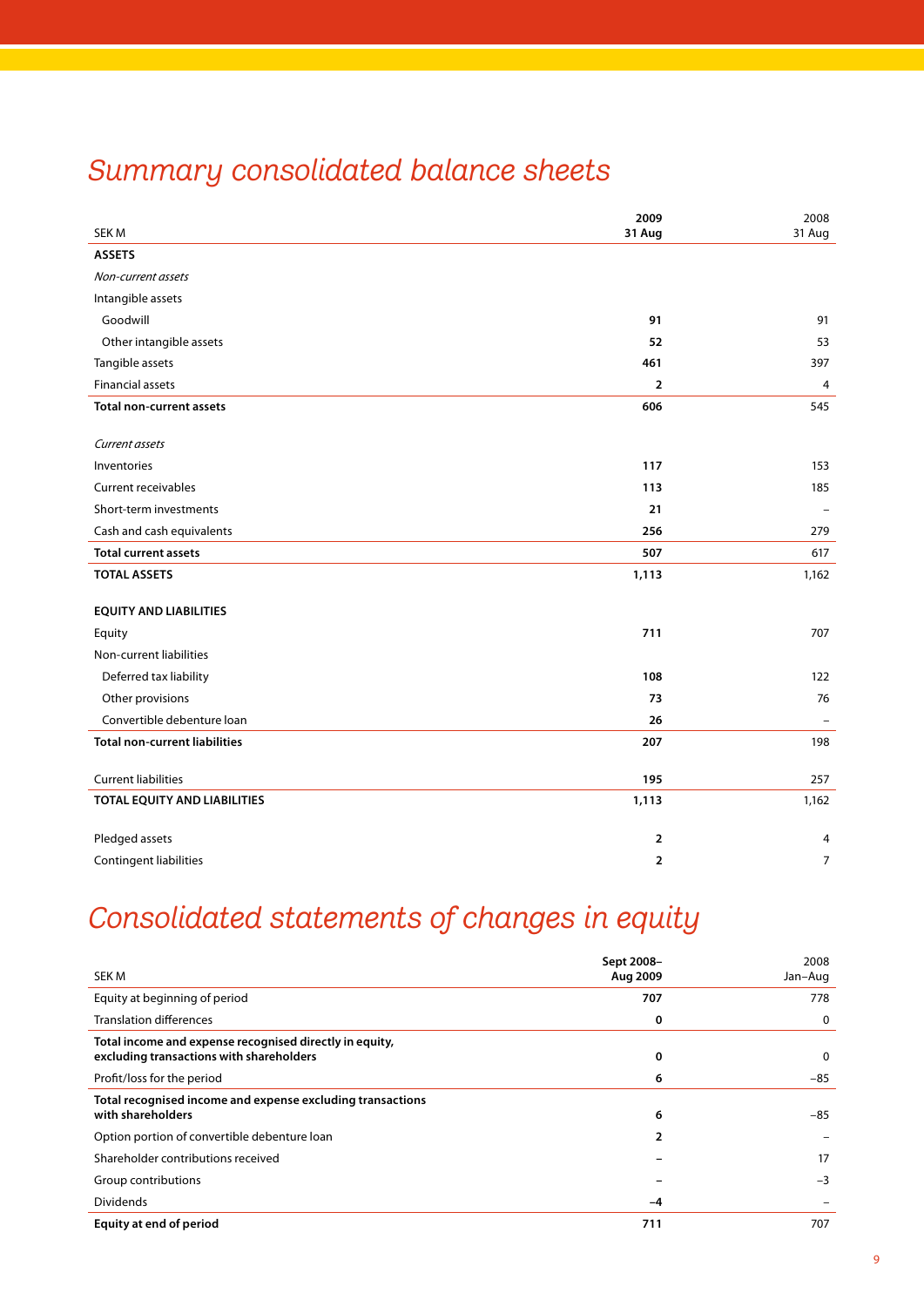# *Summary consolidated cash flow statements*

|                                                                   |                          | Fourth quarter |            | <b>Full year</b>         | 2008    |
|-------------------------------------------------------------------|--------------------------|----------------|------------|--------------------------|---------|
|                                                                   | 2009                     | 2008           | Sept 2008- | Sept 2007-               | 2008    |
| SEK <sub>M</sub>                                                  | Jun-Aug                  | Jun-Aug        | Aug 2009   | Aug 2008                 | Jan-Aug |
| Cash flow from operating activities                               | $-1$                     | $-24$          | 127        | 25                       | $-35$   |
| <b>Investing activities</b>                                       |                          |                |            |                          |         |
| Net expenditure on property, plant and equipment                  | $-20$                    | $-63$          | $-111$     | $-97$                    | $-86$   |
| Acquisition of subsidiaries                                       |                          |                |            | 1                        |         |
| Acquisition/divestment of short-term investments                  | $\overline{\phantom{0}}$ | $\equiv$       | $-21$      |                          |         |
| Acquisition/divestment of long-term investments                   | 3                        | 7              | 3          | 1                        | 6       |
| Cash flow from investing activities                               | $-17$                    | $-56$          | $-129$     | $-95$                    | $-80$   |
| <b>Financing activities</b>                                       |                          |                |            |                          |         |
| Dividends to shareholders                                         |                          |                | $-4$       |                          |         |
| <b>Borrowings</b>                                                 |                          | 47             |            | 47                       | 47      |
| Convertible debenture loan                                        |                          |                | 30         |                          |         |
| Repayment of debt                                                 |                          |                | $-47$      |                          |         |
| Cash flow from financing activities                               | —                        | 47             | $-21$      | 47                       | 47      |
| Cash flow for the period                                          | $-18$                    | $-33$          | $-23$      | $-23$                    | $-68$   |
| Cash and cash equivalents at beginning of period                  | 274                      | 312            | 279        | 302                      | 347     |
| Cash and cash equivalents at end of period                        | 256                      | 279            | 256        | 279                      | 279     |
| Cash, cash equivalents and short-term investments<br>$<$ 3 months | 256                      | 279            | 256        | 279                      | 279     |
| Short-term investments $>$ 3 months                               | 21                       | $\equiv$       | 21         | $\overline{\phantom{0}}$ |         |
|                                                                   | 277                      | 279            | 277        | 279                      | 279     |
|                                                                   |                          |                |            |                          |         |

## *Key ratios*

|                                                                      |                 | Fourth quarter  | <b>Full year</b>       |                        | 2008            |
|----------------------------------------------------------------------|-----------------|-----------------|------------------------|------------------------|-----------------|
|                                                                      | 2009<br>Jun-Aug | 2008<br>Jun-Aug | Sept 2008-<br>Aug 2009 | Sept 2007-<br>Aug 2008 | 2008<br>Jan-Aug |
| Operating profit/loss, SEK M                                         | $-22$           | $-89$           | 0                      | $-57$                  | $-84$           |
| Operating margin, %                                                  | neg.            | neg.            | 0                      | neg.                   | neg.            |
| Items affecting comparability with an effect on                      |                 |                 |                        |                        |                 |
| operating profit, SEK M                                              | $-3$            | $-92$           | -8                     | $-114$                 | $-92$           |
| Operating profit/loss including items affecting comparability, SEK M | $-19$           | 3               | 8                      | 57                     | 8               |
| Operating margin excluding items affecting comparability, %          | neg.            | 1.0             | 0.7                    | 4.1                    | 1.0             |
| Profit/loss before tax, SEK M                                        | $-25$           | $-88$           | $-1$                   | $-52$                  | $-81$           |
| Earnings per share, basic and diluted, SEK                           | $-0.80$         | $-3.64$         | 0.23                   | $-2.63$                | $-3.50$         |
| Earnings per share, basic and diluted, SEK <sup>1)</sup>             | $-0.71$         | 0.17            | 0.35                   | 1.84                   | 0.31            |
| Return on capital employed, % 1,2)                                   | 1.2             | 3.8             | 1.2                    | 3.8                    | 3.8             |
| Return on equity after tax, $\%$ <sup>1,2)</sup>                     | 1.3             | neg.            | 1.3                    | neg.                   | neg.            |
| Cash flow from operating activities, SEK                             | $-1$            | $-24$           | 127                    | 25                     | $-35$           |
| Cash flow after investments in property, plant and                   |                 |                 |                        |                        |                 |
| equipment, SEK M                                                     | $-21$           | $-87$           | 16                     | $-72$                  | $-121$          |
| Net receivable, SEK M                                                | 183             | 171             | 183                    | 171                    | 171             |
| Equity/assets ratio, %                                               | 63.9            | 60.9            | 63.9                   | 60.9                   | 60.9            |
| Equity per share, SEK                                                | 29.48           | 29.34           | 29.48                  | 29.34                  | 29.34           |
| Average number of employees                                          | 454             | 505             | 464                    | 512                    | 503             |
| Number of shares at end of period <sup>3)</sup>                      | 24,119,196      | 24,119,196      | 24,119,196             | 24,119,196             | 24,119,196      |

<sup>1)</sup> Excluding items affecting comparability between years.

2) Refers to rolling 12-month period.

<sup>3)</sup> Which also corresponds to the average number of shares during the period.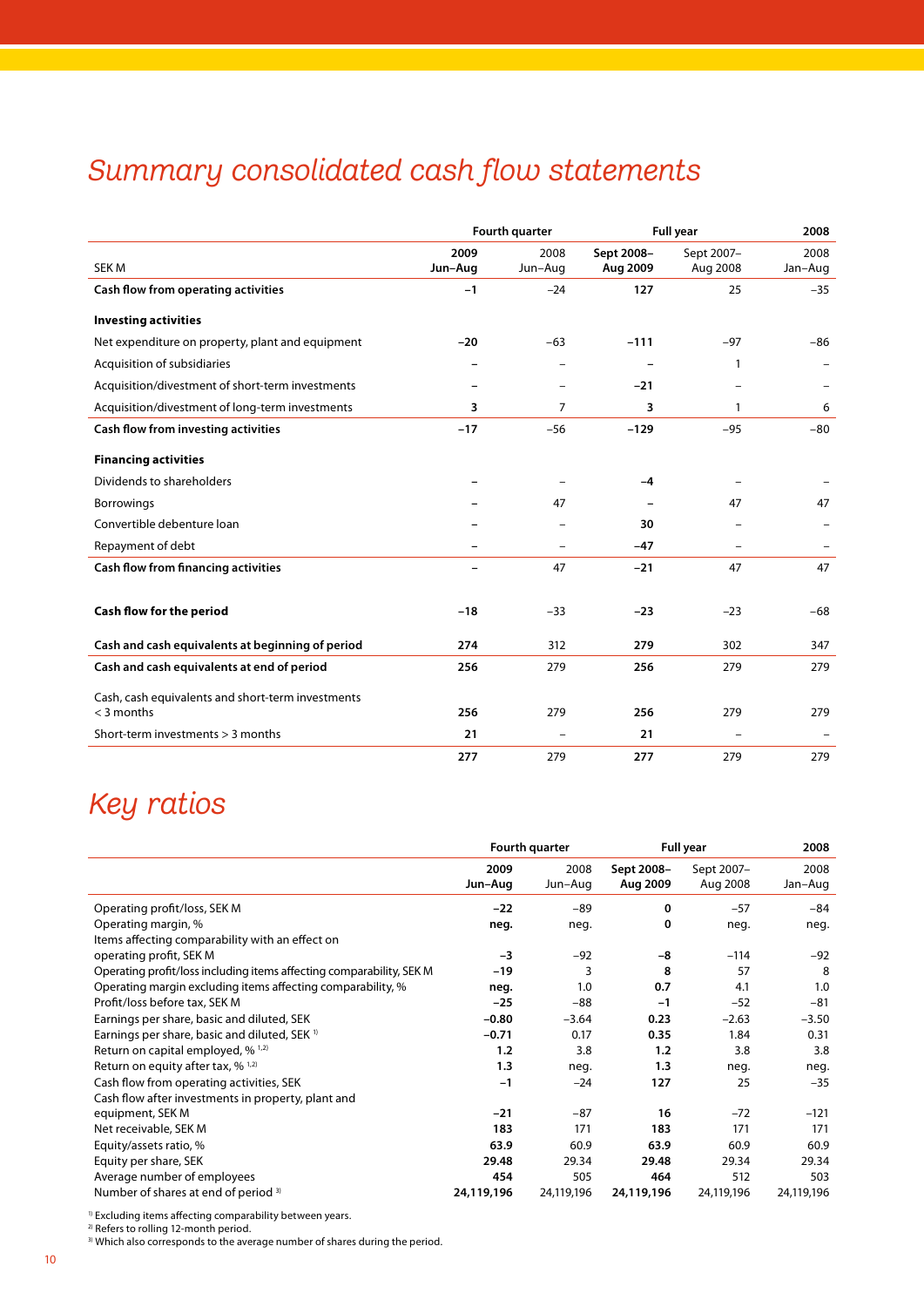# *Summary parent company profit and loss accounts*

|                                                 |                 | Fourth quarter           |                        | Full year              | 2008            |
|-------------------------------------------------|-----------------|--------------------------|------------------------|------------------------|-----------------|
| SEK M                                           | 2009<br>Jun-Aug | 2008<br>Jun-Aug          | Sept 2008-<br>Aug 2009 | Sept 2007-<br>Aug 2008 | 2008<br>Jan-Aug |
| Net sales                                       | 10              | $\overline{\phantom{0}}$ | 39                     |                        |                 |
| Costs for property management and sold services | $-1$            |                          | $-1$                   |                        |                 |
| <b>Gross profit</b>                             | 9               |                          | 38                     |                        |                 |
| Administrative expenses                         | $-9$            | $-1$                     | $-41$                  | $-1$                   | $-1$            |
| Other operating income and expenses             | 0               |                          | 0                      |                        |                 |
| <b>Operating profit/loss</b>                    | $\bf{0}$        | $-1$                     | $-3$                   | $-1$                   | $-1$            |
| Result from participations in group companies   |                 |                          | 80                     |                        |                 |
| Other financial income and expenses             | 0               |                          | $-1$                   |                        |                 |
| Profit/loss before tax                          | 0               | $-1$                     | 76                     | $-1$                   | $-1$            |
| Appropriations                                  | $-1$            |                          | $-1$                   |                        |                 |
| Income tax expense                              | 1               | $\Omega$                 |                        | $\mathbf{0}$           | 0               |
| Profit/loss for the period                      | 0               | $-1$                     | 76                     | $-1$                   | $-1$            |

# *Summary parent company balance sheets*

|                                 | 2009        | 2008           |
|---------------------------------|-------------|----------------|
| SEK M                           | 31 Aug      | 31 Aug         |
| Tangible assets                 | 4           | 4              |
| Financial assets                | 539         | 547            |
| <b>Total non-current assets</b> | 543         | 551            |
|                                 |             |                |
| Current assets                  | 98          | 33             |
| <b>TOTAL ASSETS</b>             | 641         | 584            |
|                                 |             |                |
| Equity                          | 602         | 528            |
| Untaxed reserves                | 1           |                |
| Non-current liabilities         |             |                |
| Other provisions                | $\mathbf 0$ | 9              |
| Convertible debenture loan      | 26          | -              |
| <b>Current liabilities</b>      | 12          | 47             |
| TOTAL EQUITY AND LIABILITIES    | 641         | 584            |
|                                 |             |                |
| Contingent liabilities          | 71          | $\overline{7}$ |